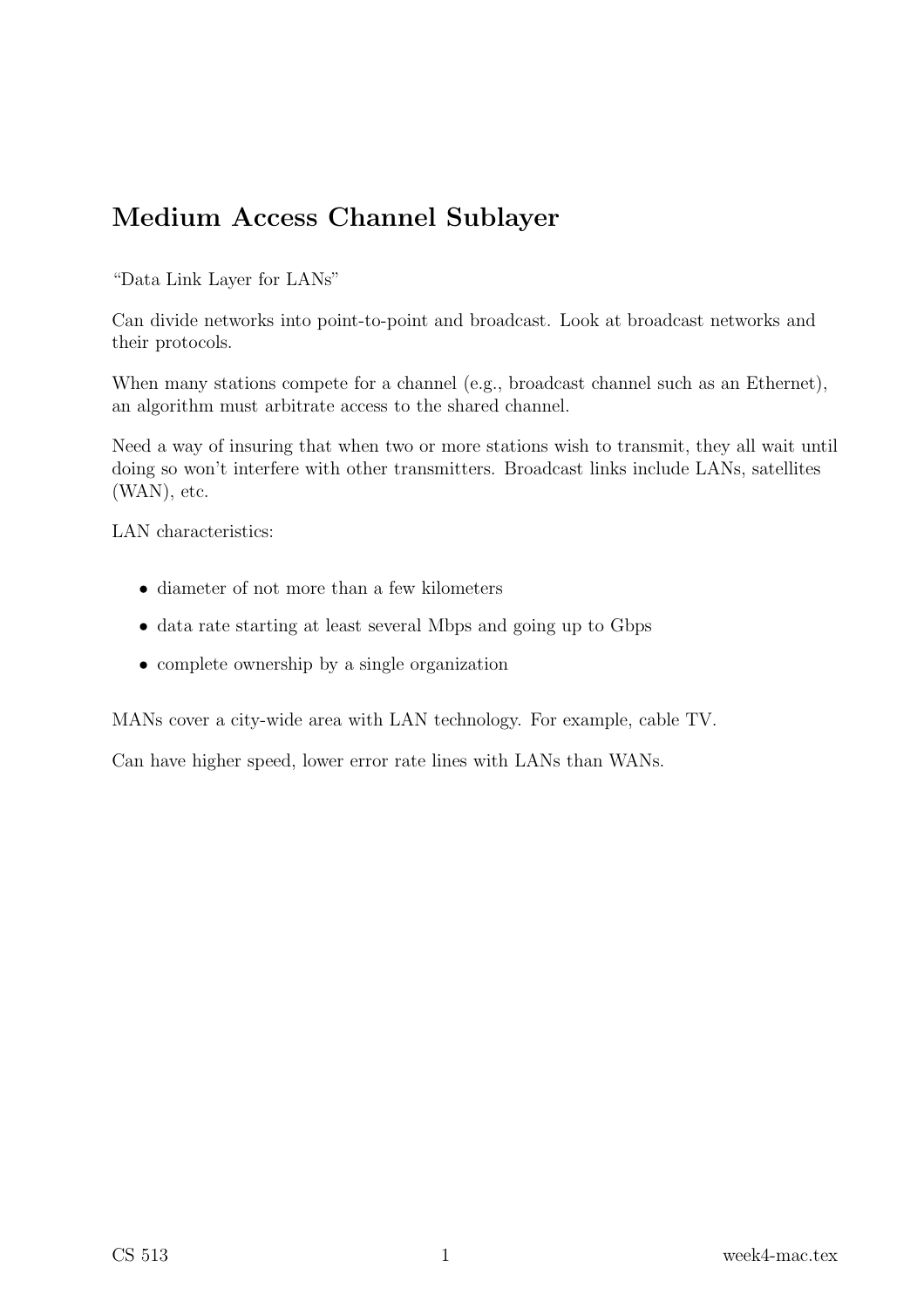# Performance Analysis

We want to analyze performance of the communication channel to determine how well different technologies work.

There are three general approaches to analyzing systems:

- 1. Actually build the system and measure its performance. Drawback? Unfortunately, this can be expensive in time and effort.
- 2. Write a computer program that simulates the system. That is, processes can represent customers or servers, and processes move from queue to queue. For example, a "customer" process could generate arriving packets by depositing a message in a queue. The server process would then "consume" these messages, removing them from the queue and then simulating the steps required to actually send the packet.
- 3. Represent service times, arrival rates, etc. as a series of equations and solve the system mathematically. Drawback? Very hard to represent a system using mathematical equations without making simplifying assumptions that may invalidate the model (and thus any conclusions).

In order to be able to solve a system mathematically, one must typically make simplifying assumptions. Some common simplifications:

- 1. Queues can be infinitely long. Of course, no queue is infinitely long in practice, but if a fixed length queue never overflows, we can pretend that it has infinite length without compromising our model.
- 2. Choose a service time function that is "well behaved". Typically, the service time is chosen to vary around a mean, with small deviations from the mean. Exponential distributions are commonly used, because their mathematical representations make analytic problems solvable. Note: in real networks, traffic patterns rarely behave at all like these functions.
- 3. Likewise, assume customers arrive at a server's queue according to some well-behaved probability function.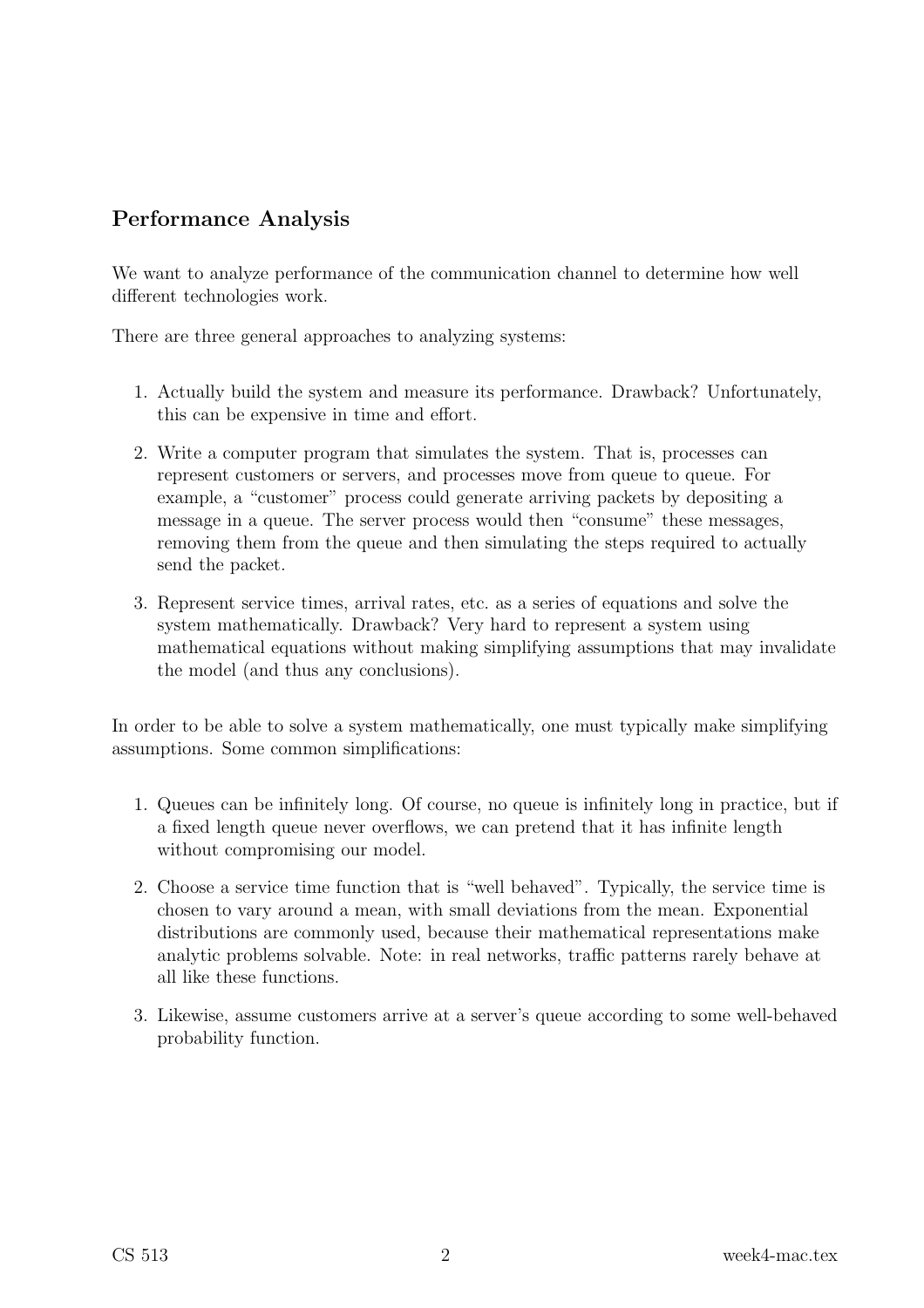#### Model Validity

The above simplifications may be made for computer simulations as well. Thus, when using simulations or mathematics to analyze a given system, one must always ask whether the assumptions are relevant to the system being considered. For instance:

- Real systems do not have an infinite amount of buffer space. If the system has "a lot", the assumption is probably reasonable. That is, just because the model assumes an infinite amount of buffer space doesn't mean that all that buffer space is actually used. If only a small amount of space is ever used, then the assumption is fine.
- Hot point of contention between analysts and experimentalists: Do service times and arrival times correspond to "well behaved" functions? In most cases, the answer is no. In most real systems, actual traffic patterns are quite complex and do not match simplistic functions. For example, flow control eventually forces a sender to stop generating packets. This contradicts with the "randomness" assumption of arrival functions.

# Queueing Theory

Although assumptions are required, it is a powerful mathematics tool for making quantitative analyses of computer networks. Need to be aware of as we will use it in analysis. Appendix of Tanenbaum.

High level overview: Model the system as a set of customers (frames needing to be delivered) and servers (part of network that processes frames). See picture.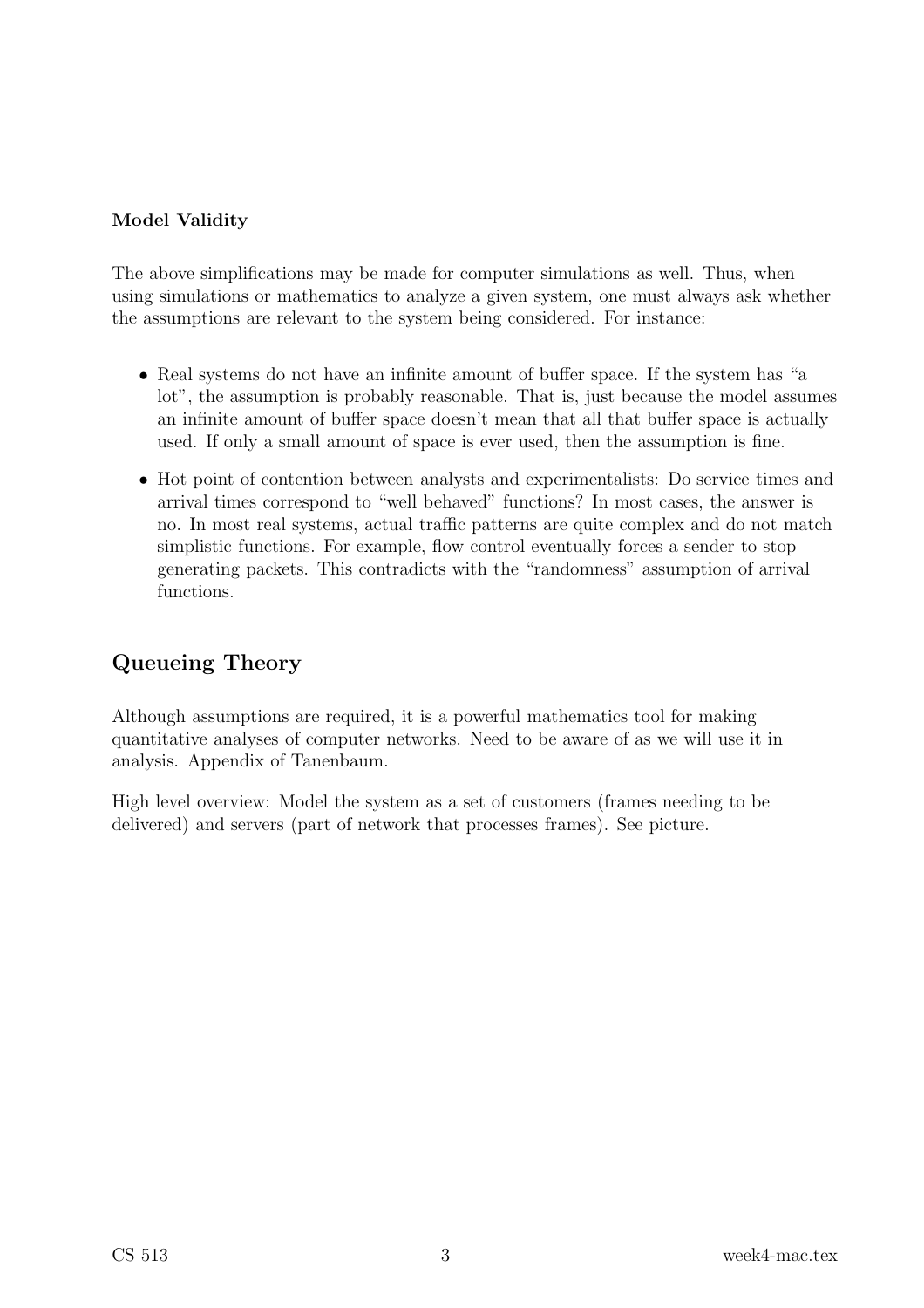## Queueing Systems

Characterized by five components

- 1. interarrival-time probability density function
- 2. service-time probability density function
- 3. number of servers
- 4. queueing discipline
- 5. amount of buffer space in the queues

Assume an infinite number of customers (i.e. what is happening in the system does not affect new arrivals)

Concentrate on infinite-buffer, single-server systems using first-come, first-served. Use the notation  $A/B/m$  where:

- A is the interarrival-time probability density
- B is the service-time probability density
- m is the number of servers

Density functions are chosen from:

- $\bullet$  M exponential probability density (M stands for Markov)
- $D all customers have the same value (D stands for deterministic)$
- $G$  general (arbitrary)

Usually assume a M/M/1 model.

#### Handwritten Notes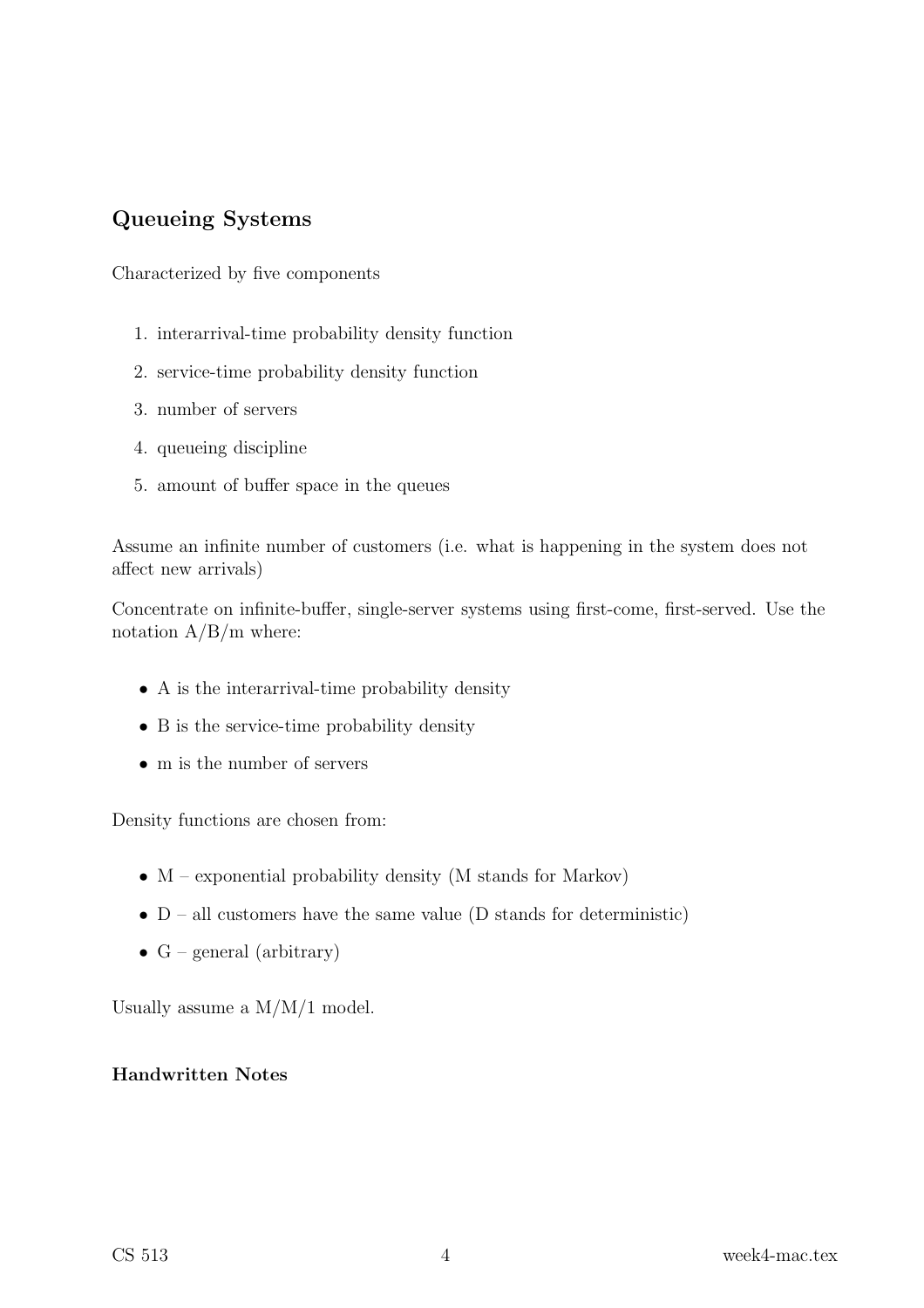# Dynamic Channel Allocation Assumptions

Before looking at specific technologies, it is useful to look at general characteristics of the various technologies.

In the *station model*, stations generate one frame at a time and block until the frame has been successfully transmitted. Thus, a station cannot have multiple frames queued for transmission.

With the *single channel assumption*, all stations share one communications medium (channel), and all stations are equivalent. That is, if two or more stations wish to transmit, no station has an inherent transmission priority over the other.

When two or more stations transmit frames simultaneously, a *collision* takes place. The collision assumption model assumes that all stations detect a collision and the collided frames become garbled and must be retransmitted.

In the continuous time model, a station can transmit frames at any time.

In the slotted time model, a station may begin transmission of a frame only at the start of a time slot. A clock ticks at regular pulses, and a station may begin transmission only at the start of a pulse. Thus, if a station wishes to transmit, it must wait until the start of a time slot before actually attempting transmission.

In carrier sense systems, a station can sense if a channel is being used before it attempts transmission. That is, it can listen to the channel to determine if another station is currently transmitting.

With no carrier sense, stations cannot sense the channel before transmission starts.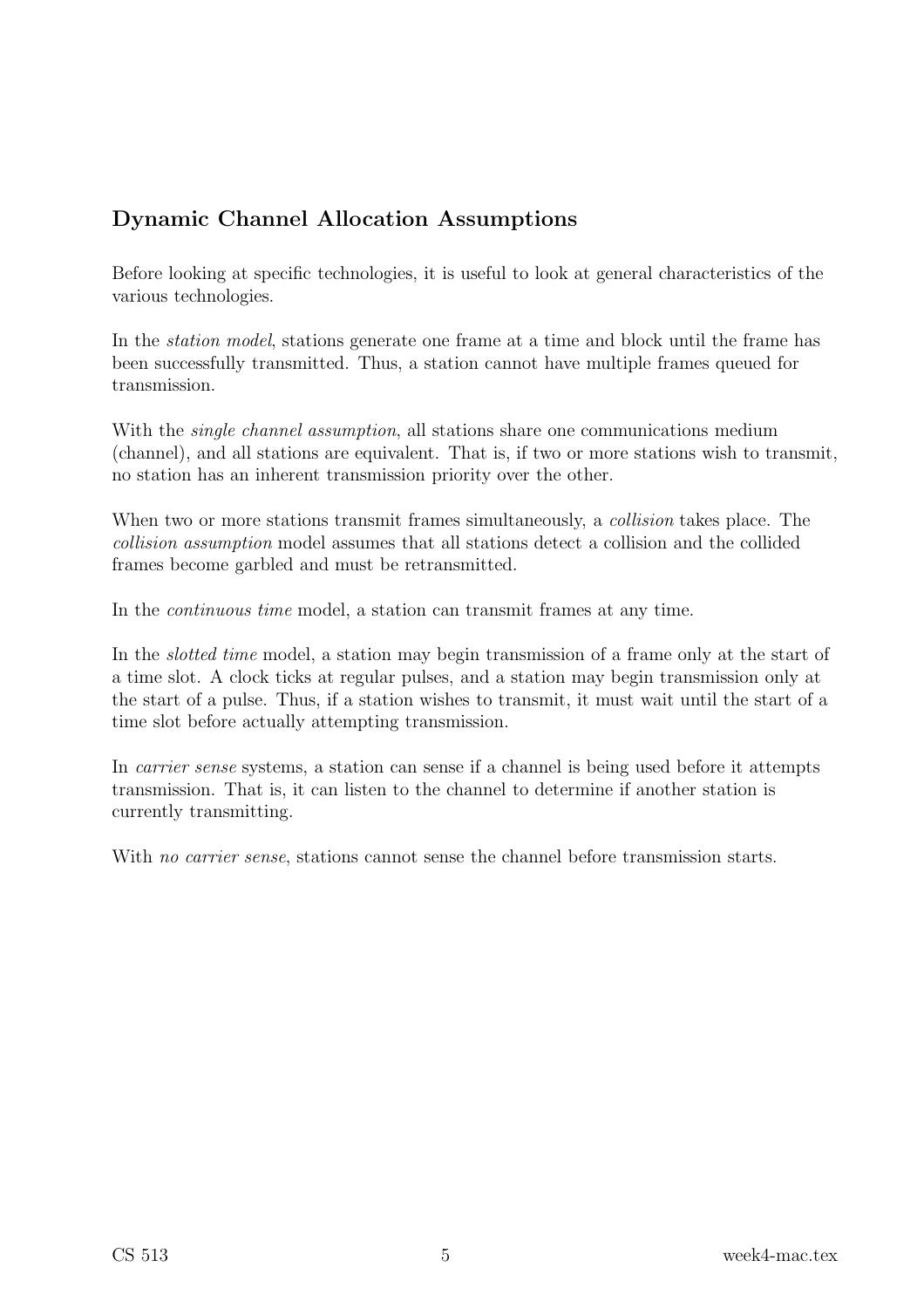### ALOHA Protocols

Back in 1970, the University of Hawaii built a network out of radios that broadcast signals. Basic idea:

- 1. Anyone may transmit whenever they want. (Continuous time model.)
- 2. Each radio detects collisions by listening to its own signal. A collision is detected when a sender doesn't receive the signal that it just sent.
- 3. After a collision, wait a random amount of time and transmit the same frame again. This technique is known as backoff.

With the queueing theory, we can now examine its efficiency:

- 1. Assume that all frames are the same size. That is, the service time is deterministic (when no collision takes place).
- 2. When a station sends, it blocks until transmission is successful. A station cannot try to send more than one packet at a time. Note that this means that if a packet's transmission is delayed due to collisions, the station will also delay generating additional packets to send.
- 3. Assume new frames are generated according to a Poisson distribution, with a mean of S frames per frame time.

Note:

- (a) For  $S > 1$ , load exceeds channel's capacity and many collisions occur.
- (b) for S close to 0, few collisions occur.
- 4. Assume that the probability of n transmission attempts per frame time is Poisson distributed with a mean of  $G$  per frame.  $G$  is called the *offered load* and includes both new transmissions and retransmissions.

Note:  $G = \lambda t$ , where t is one frame time, and  $G > S$ .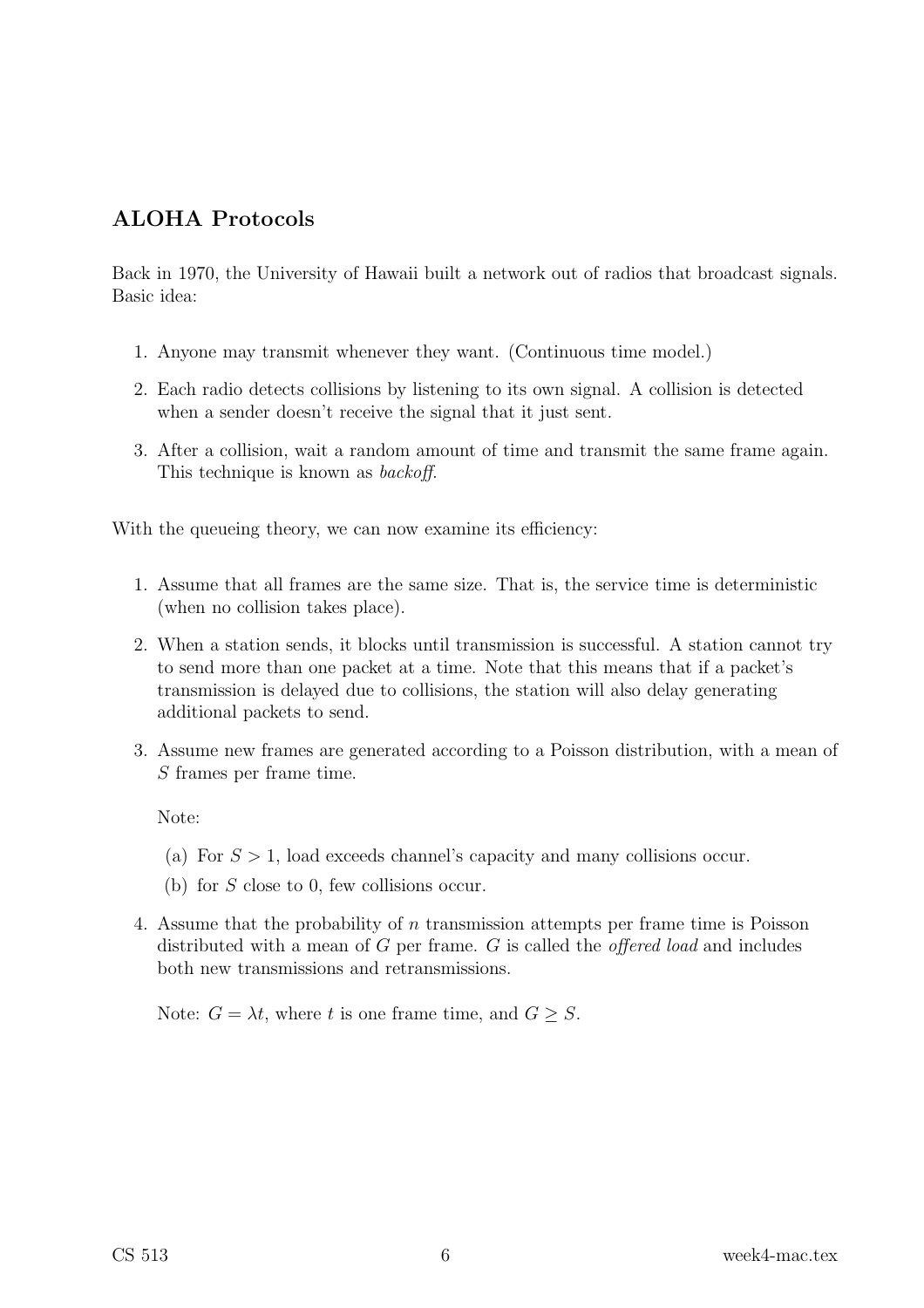#### ALOHA Analysis

The probability that  $n$  frames will be generated during a given frame time is given by the Poisson distribution:

$$
P_n(t) = \frac{(\lambda t)^n e^{-\lambda t}}{n!} = \frac{G^n e^{-G}}{n!}
$$

When will transmission be successful? Answer: If there are no collisions. There are two cases. First, if another station starts transmission after we do (within time G), or if we collide with another frame already in transmission (within time G before we start transmitting).

Thus, the probability if no other traffic being generated the entire vulnerable period is

$$
P_0(2G) = e^{-2G}
$$
 and

Throughput =  $GP_0(2G) = Ge^{-2G}$ 

When is throughput maximized?

Answer: when  $G = 0.5$ ; the throughput at this value is only 18%!

The above method is called *pure ALOHA*. An alternative method called *slotted ALOHA* behaves as follows:

- 1. Only allow transmission to start at the beginning of a slot time. Need a means of synchronization. Each slot has duration equal to the maximum frame size. When a station has a new frame to send, it must wait until the start of the next slot time before attempting transmission.
- 2. Because transmissions always start and stop on slot boundaries, the collision interval drops from two to one frame time. Result:

Throughput =  $Ge^{-G}$ , which doubles the max throughput to 37% at  $G = 1$ 

Intuitively, the throughput is poor because of the following:

- At low offered loads, there are few collisions, but many empty slots. Thus bandwidth is frequently unused and wasted.
- At higher loads, few empty slots, but many collisions, effectively wasting the full slots.
- Throughput is maximized somewhere in the middle.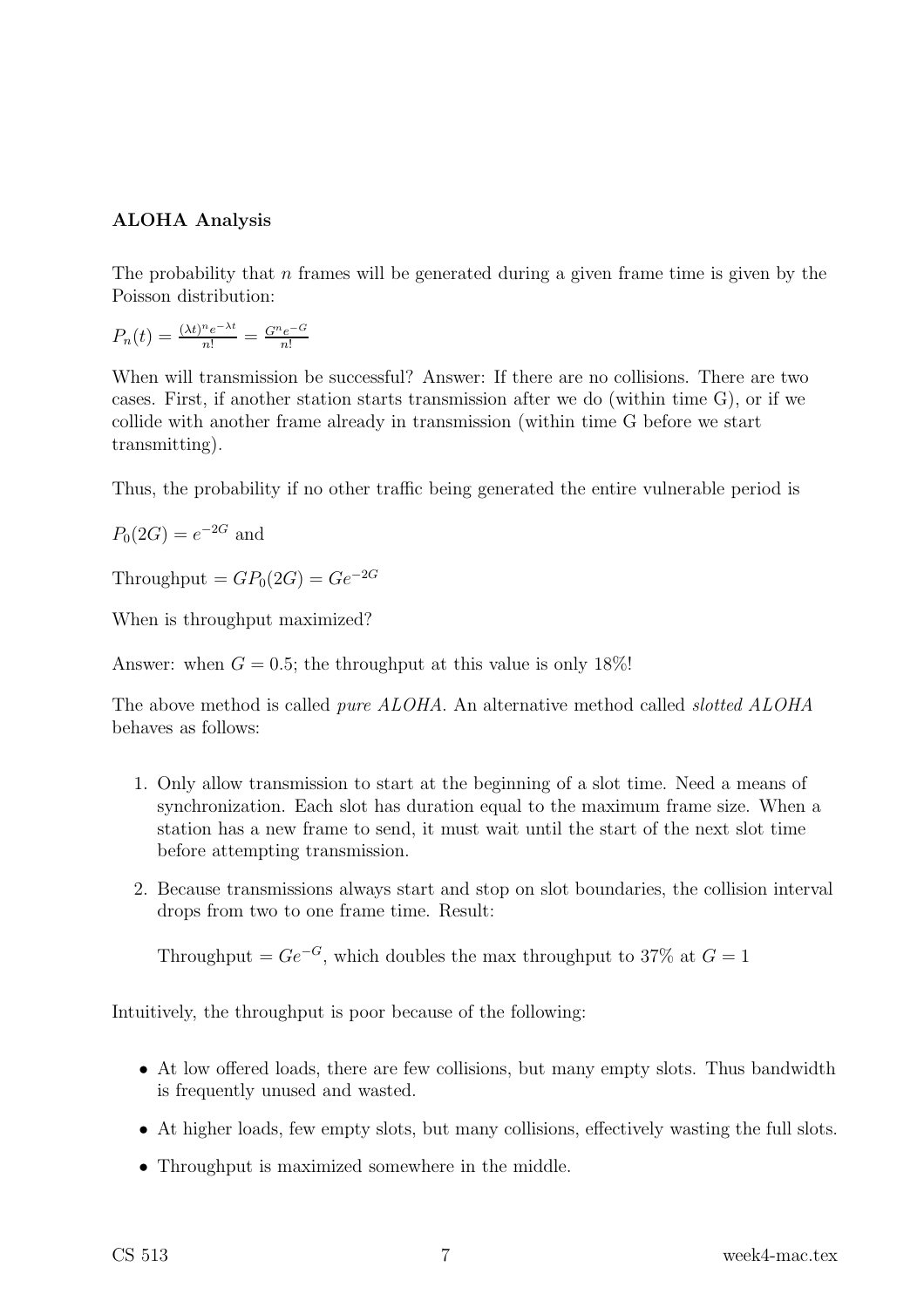# CSMA Protocols

Under what conditions do collisions take place?

- 1. If a station begins transmission when the channel is already busy. Obviously, if one transmits when the channel is already in use, a collision will happen. Note: Pure Aloha has this problem, which is one reason its performance is poor. We can avoid these types of collisions by sensing the channel before we attempt transmission, and send only if it is idle.
- 2. If two stations begin transmission at (roughly) the same time, each thinking that the channel is idle. Because of propagation delay times, one station may think the channel is idle, when in fact another station has already begun transmission, but its signals have not reached the first node.

Collision avoidance protocols all attempt to reduce one or more of the above factors.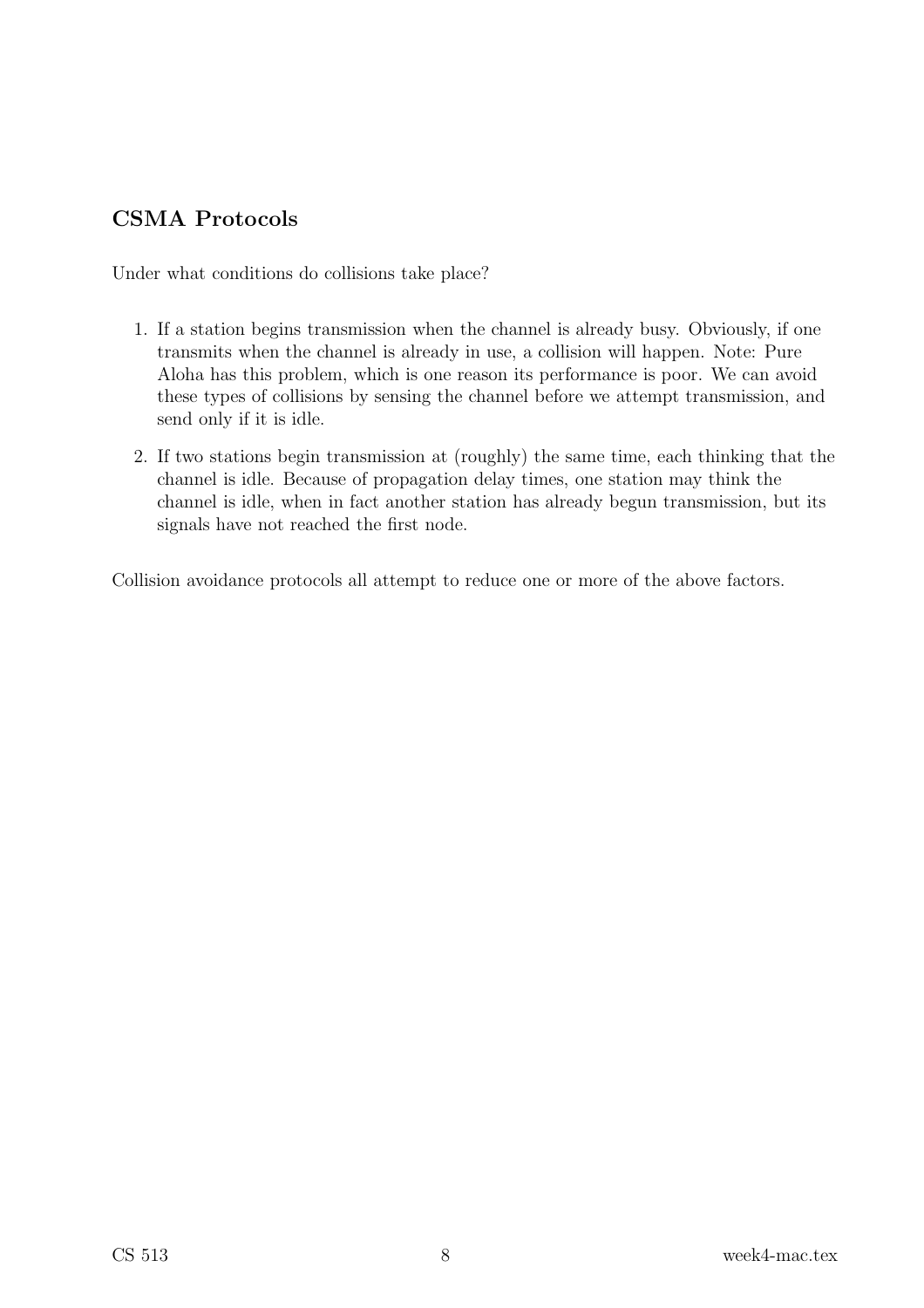### Carrier Sense Protocols

Problem with ALOHA is that frames are blindly sent—bound to be collisions.

Stations listen for a transmission before trying to send data—carrier sense. Only send if channel is idle.

• 1-Persistent CSMA (Carrier Sense Multiple Access). Sense channel, if idle then send, if busy wait until idle and then send. 1-persistent because it sends with probability of one when senses channel is idle. Collisions?

Effect of propagation delay (takes time for signal to propagate from one channel to another). Even if zero could have collisions.

- nonpersistent CSMA—less greedy. Sense channel. If idle then send. If busy then wait random amount of time before repeating the same routine. Collisions go away? No, can still send at the same time.
- p-persistent CSMA—applies to slotted channels. If channel idle then send with probability p, with probability  $q=(1-p)$ , it defers to the next time slot. Delay for random time if channel busy.

Note:  $p = 1$  implies we transmit immediately,  $p = .1$ , we transmit with probability .1.

The primary advantage of p-persistent protocols is that they reduce the number of collisions under heavy load. The primary disadvantage is that they increase the average delay before a station transmits a frame. Under low loads, the increased delay reduces efficiency.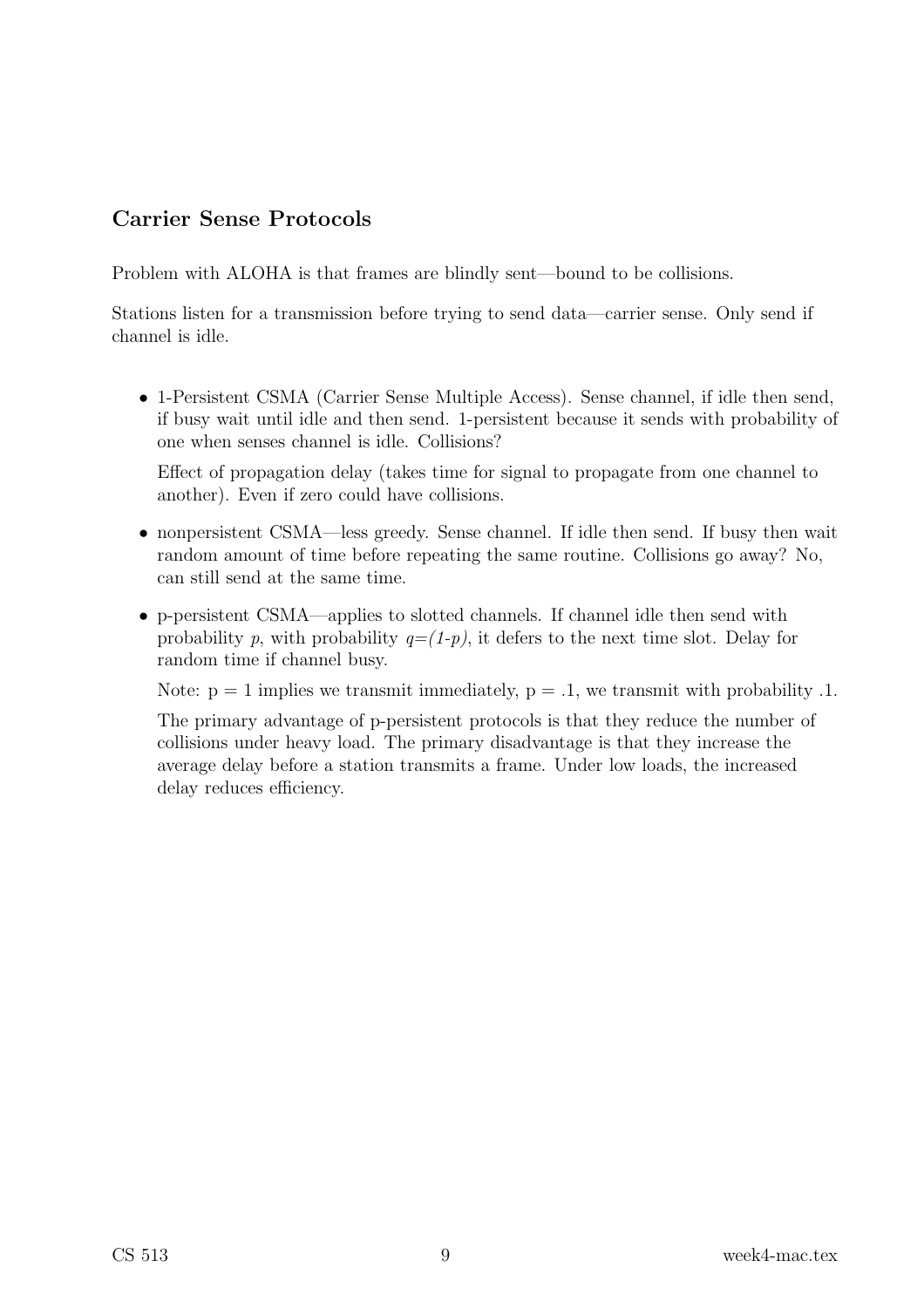#### Protocol Efficiency

The following table gives maximum efficiency percentages for some of the protocols we have studied so far:

| Protocol           | Channel Utilization |
|--------------------|---------------------|
| pure ALOHA         | 18%                 |
| slotted ALOHA      | 37%                 |
| 1-persistent       | 55%                 |
| .5-persistent      | 70%                 |
| $0.01$ -persistent | 99%                 |

### CSMA/CD

Another way to reduce the number of collisions is to abort collisions as soon as they are detected. CSMA networks with Collision Detect (CSMA/CD) do just that. How long does it take to detect collisions:

- at least twice the propagation delay, or  $2\tau$  (in worst case,  $\tau$  for the signal to travel from one end of cable to the other, another  $\tau$  for the collision indication to travel back)
- we'll call this interval the contention period
- what does this say about building broadcast networks that span large distances? (increase propagation delay) The longer the physical distance, the longer the contention period. For satellite communication, the contention period is .5 seconds, much longer than the transmission time for a single frame!
- small frames? (could send entire frame before detecting a collision)–pad out the frames in the standard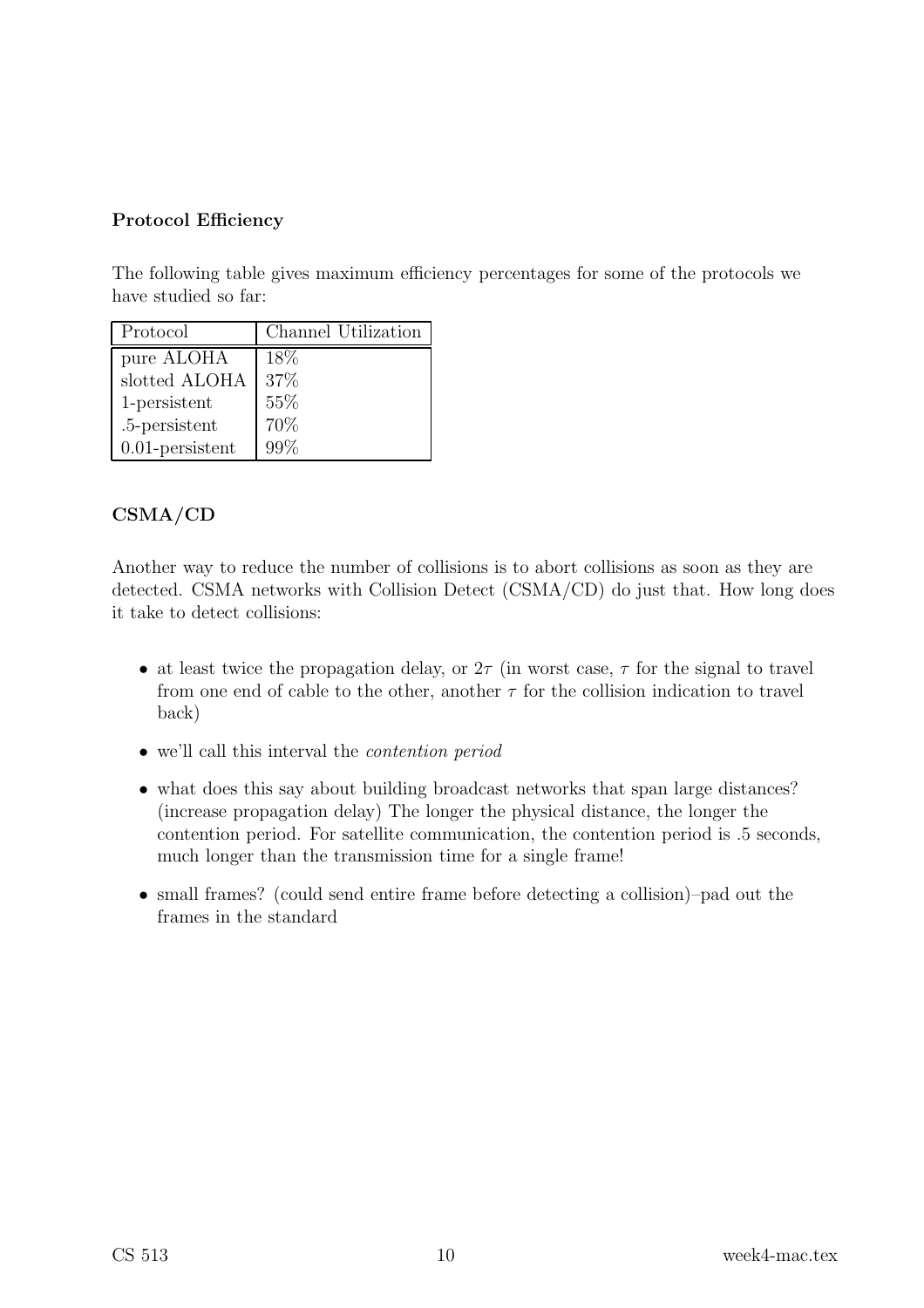### IEEE 802 Protocol Standards for LANs

The IEEE has produced a set of LAN protocols known as the IEEE 802 protocols. These protocols have been adopted by ANSI and ISO:

- 802.2: logical link standard (device driver interface)
- 802.3: CSMA/CD
- 802.4: token bus
- $\bullet$  802.5: token ring
- 802.11: wireless LAN

Ethernet is a specific product implementing (or nearly so) the IEEE standard. Interesting to note that having an Ethernet port on a machine has become a standard (certainly for workstations).

The 802.3 protocol is described as follows:

- 1-persistent CSMA/CD LAN (always sends if sense as idle)
- its history is as follows:
	- 1. started with ALOHA
	- 2. continued at Xerox, where Metcalf & Boggs produced a 3 Mbps LAN version
	- 3. Xerox, DEC, and Intel standardized a 10Mbps version
	- 4. IEEE standardized a 10Mbps version (with slight differences from the Xerox standard
- the maximum length of a segment of cable is 500 meters
- segments can be separated by *repeaters*, devices that regenerate or "amplify" signals (not frames); a single repeater can join multiple segments
- maximum distance between two stations 2.5 km, maximum number of repeaters along any path: 4 (why these limits?)
- uses Manchester encoding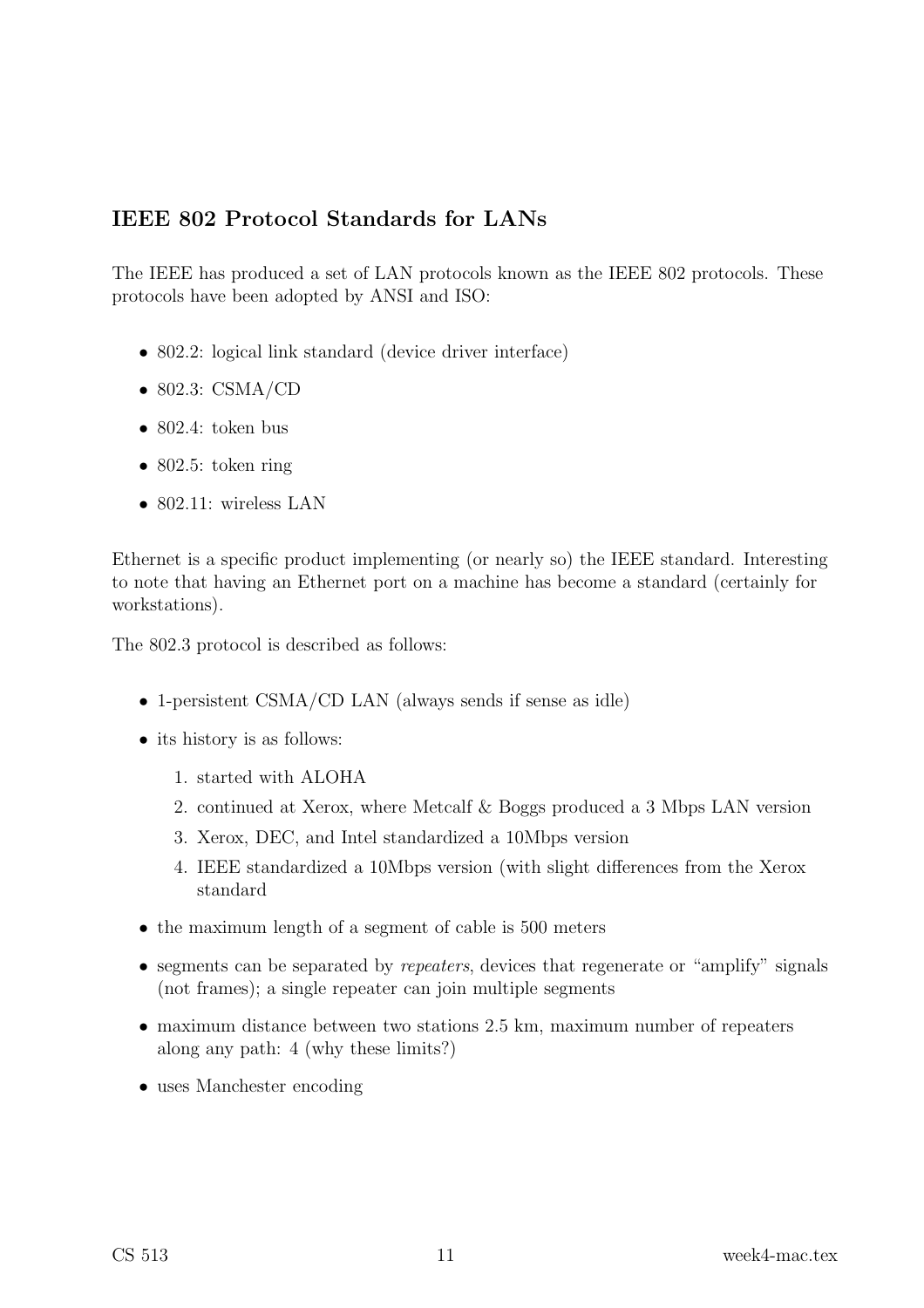#### 802.3 Frame Layout

At the Medium Access (MAC) sublayer, frames consist of the following:

- 1. Frames begin with 56-bit preamble consisting of alternating 1s and 0s. Purpose? Similar to start bit in RS-232-A. It allows the receiver to detect the start of a frame.
- 2. Start of the frame designated by the byte "10101011". That is, two consecutive 1 bits flag the end of the preamble.
- 3. 48-bit destination address (16-bit for lower speed version).
- 4. 48-bit source address (16-bit for lower speed version).
- 5. 16-bit data length field; maximum data size 1500 bytes.
- 6. 32-bit checksum field. The checksum is a number dependent on every bit in the frame. The sender computes a checksum and appends it to the frame. The receiver also recalculates the checksum, comparing result with value stored in frame. If the two checksums differ, some of the bits in the frame must have changed and the packet is discarded as having errors.

There are two types of addresses:

- 1. Unicast addresses start with a high-order bit of 0. Unicast addresses refer to a single machine, and every Ethernet address in the world is guaranteed to be unique (e.g., address is sort of like a serial number).
- 2. Multicast (group) addresses start with a high-order bit of 1. Multicast addresses refer to a set of one or more stations.

A broadcast address (all 1's) is a special case of multicasting. All machines process broadcast frames.

The management of multicast addresses (e.g., entering or leaving a group) must be managed by some outside mechanism (e.g, higher-layer software).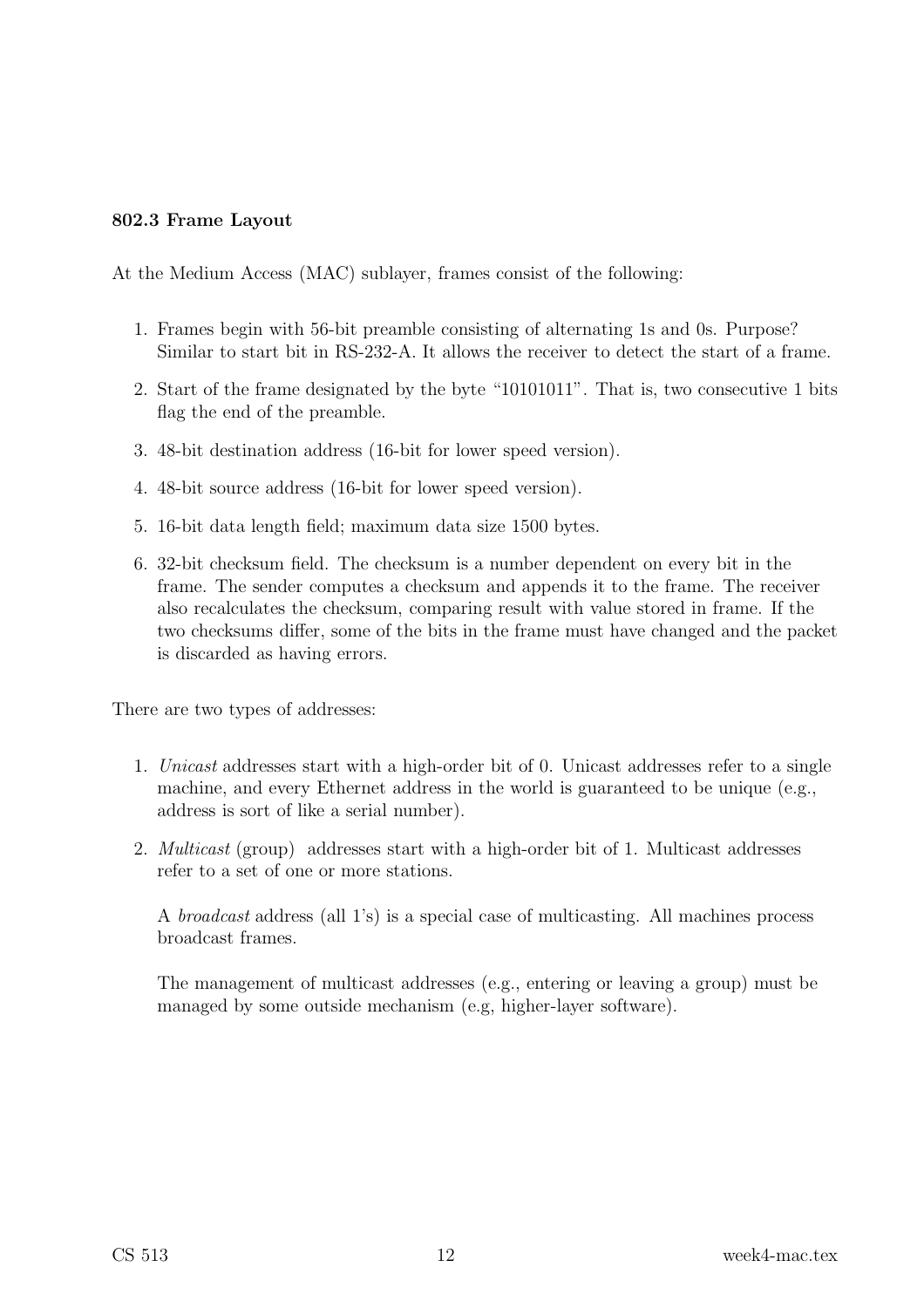#### Binary Exponential Backoff

802.3 (Ethernet) LANs use a *binary exponential backoff* algorithm to reduce collisions:

- 1. It is 1-persistent. When a station has a frame to send, and the channel is idle, transmission proceeds immediately.
- 2. When a collision occurs, the sender generates a noise burst to insure that all stations recognize the condition and aborts transmission.
- 3. After the collision, wait 0 or 1 contention periods before attempting transmission again. Station has 50-50 probability of waiting 0 or 1 contention period. The idea is that if two stations collide, one will transmit in the first interval, while the other one will wait until the second interval. Once the second interval begins, however, the station will sense that the channel is already busy and will not transmit.
- 4. If another collision occurs: Randomly wait 0, 1, 2, or 3 slot times before attempting transmission again.
- 5. In general, wait between 0 and  $(2<sup>r</sup> 1)$  times, where r is the number of collisions encountered.
- 6. Finally, freeze interval at 1023 slot times after 10 attempts, and give up altogether after 16 attempts.

Result? Low delay at light loads, yet we avoid collisions under heavy loads.

Also, note that there are no acknowledgments; a sender has no way of knowing that a frame was successfully delivered.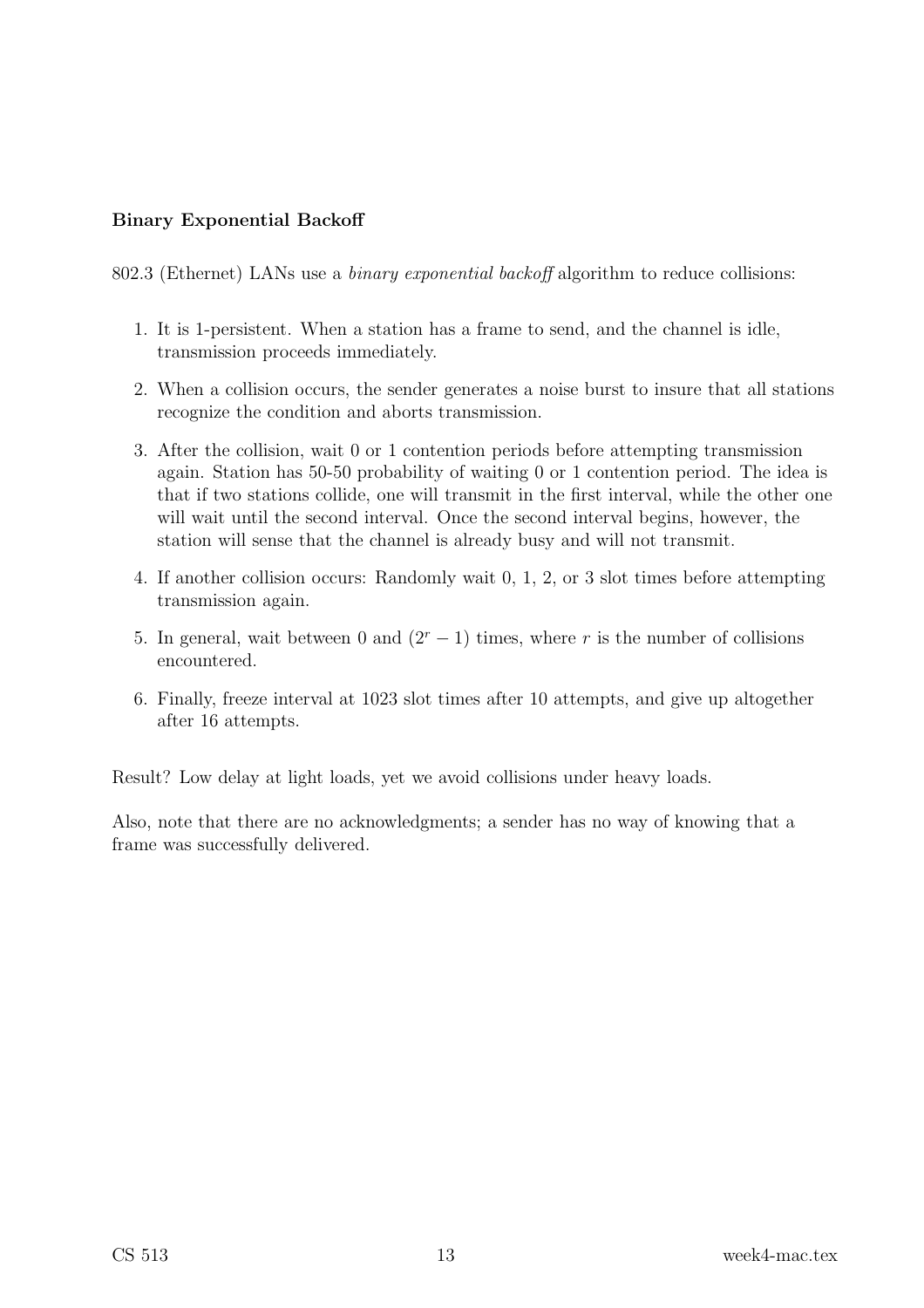#### 802.3 Analysis

Assuming a constant retransmission probability (rather than backoff), the channel efficiency of 802.3 LANs is given by:

Efficiency  $=$   $\frac{P}{P+}$  $\frac{P}{P + \frac{2\tau}{A}},$ 

where  $P$  is the mean time to transmit a frame, and  $A$  is the probability that some station transmits during each slot.

What happens as  $\tau$  increases? The efficiency drops.

An alternative from of the same formula:

Efficiency  $=\frac{1}{1+\frac{2BLe}{cF}},$ 

where:  $B =$  bandwidth,  $L =$  cable length, c is signal propagation rate,  $e =$  contention slots per frame, and  $F =$  mean frame length.

What does this say about networks with large  $BL$  products? They are inefficient. Fiber optics, satellites, and WANs in general have high bandwidth-delay products.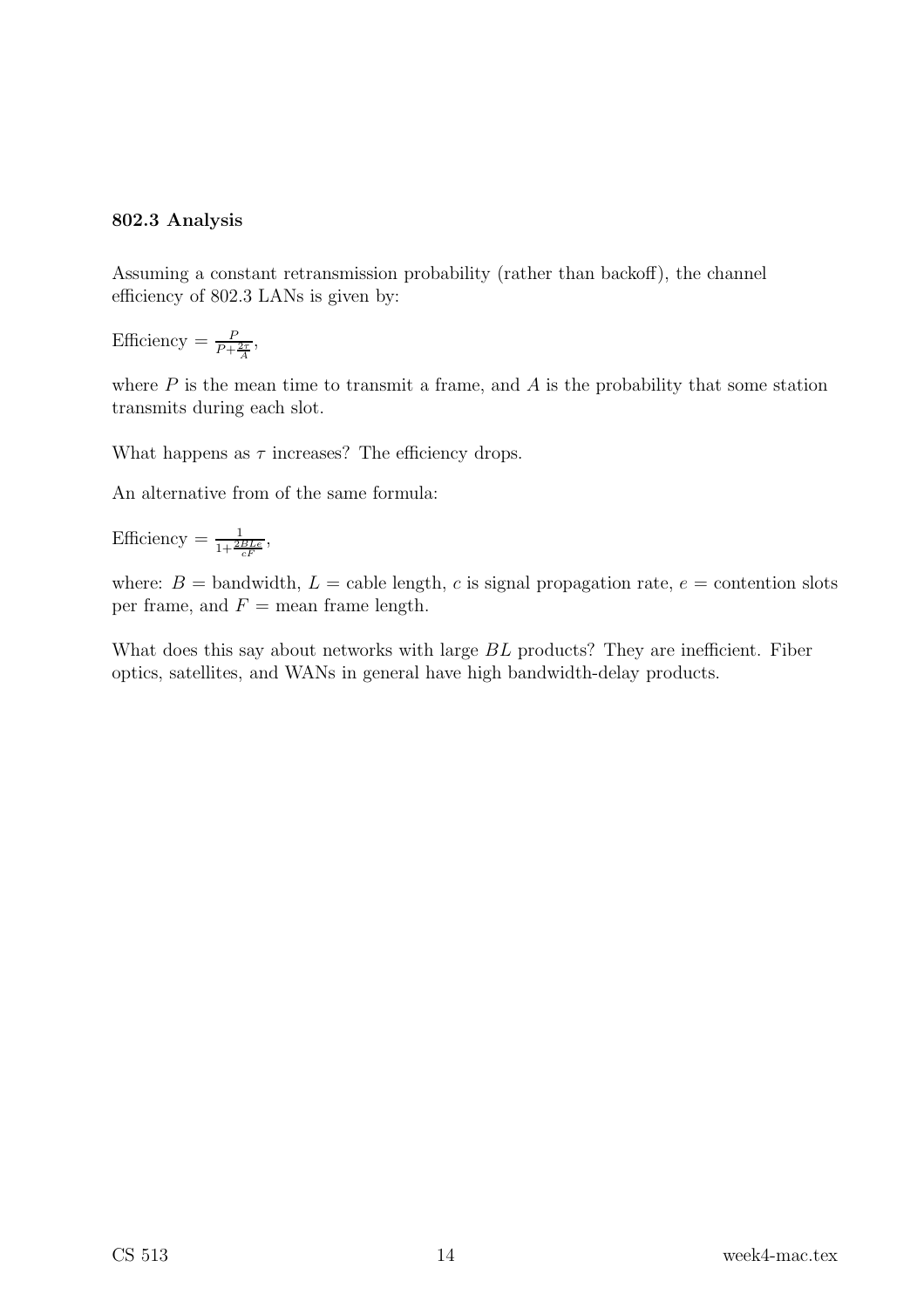#### Switched 802.3 LANs

Can connect hosts to a hub switch. Advantage is that stations use the same network interface card, but they can run at higher speeds.

#### Fast Ethernet

See Fig. 4-21. Different approaches result in 100Mbps.

100BASE-T4 split data on 3 streams each with effective data rate of 33 1/3Mbps. Use four twisted pairs. One pair used for in-bound, one for out-bound and two are bidirectional. Use ternary encoding  $(8B6T)$ .

Shared hub (all incoming lines logically connected) vs. Switched Hub (each incoming frame is buffered on a plug-in line card). 100Base-Fx cables must be buffered because they are too long for Ethernet collision detection algorithm.

#### Gigabit Ethernet

Use same Ethernet frame, but go 10 times faster again—1 Gbps.

All connections are point-to-point as shown in Fig 4-22.

Normal mode is to use full-duplex (two-way communication) with a central switch to buffer all communication.

In half-duplex mode, machines are connected to a hub, which does no buffering—collisions are possible. Does reduce radius to ensure collisions will be detected. Either pad frames to be longer or use frame bursting to combine multiple frames.

Cabling options shown in Fig 4-23.

Also added a flow control mechanism so that one end can cause the other end to PAUSE for units of minimum frame time.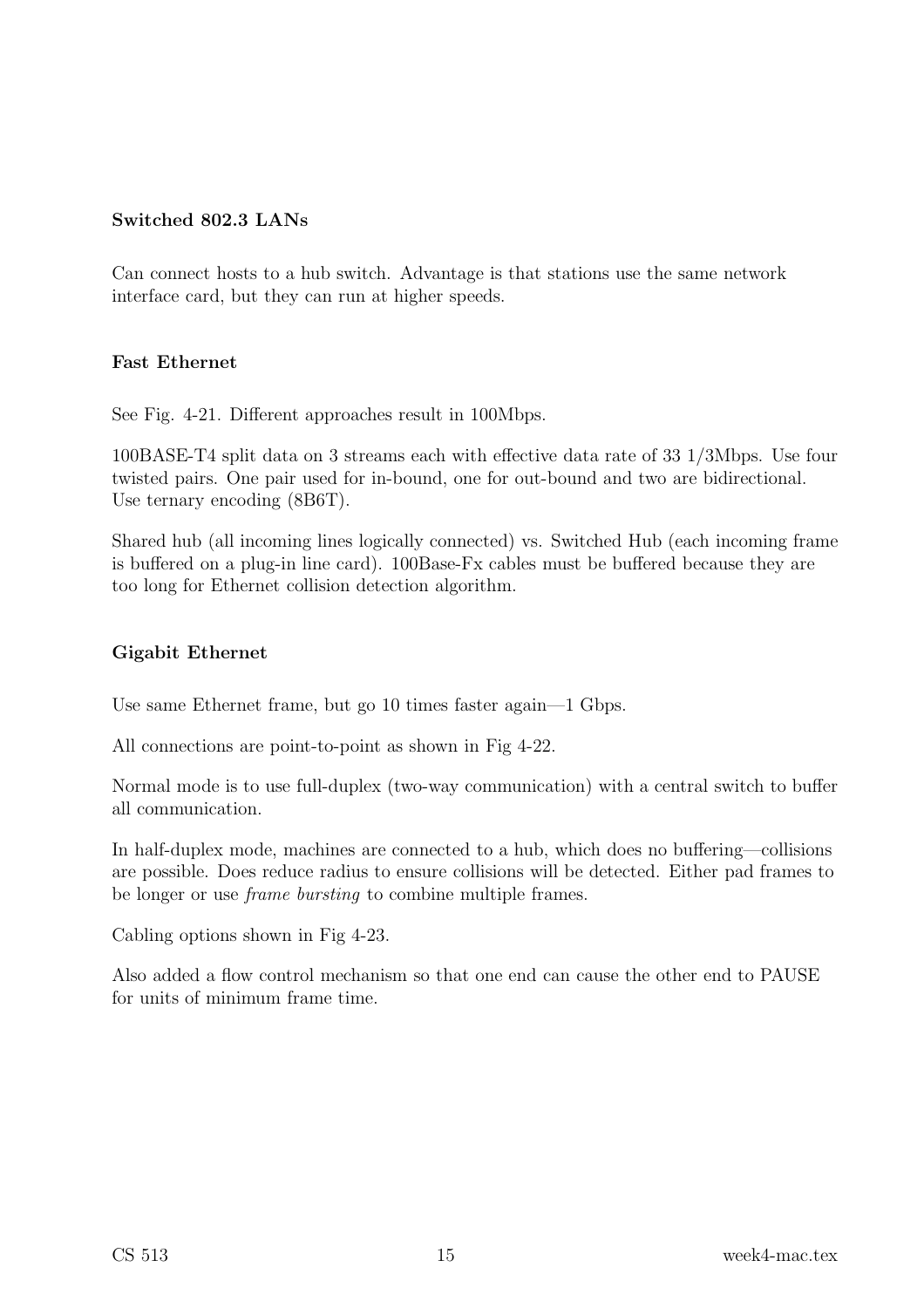# IEEE Standard 802.2: Logical Link Control

On top of MAC layer for DLL equivalent (Fig 4-24).

Service options:

- Unreliable datagram service
- acknowledged datagram service
- reliable connection-oriented service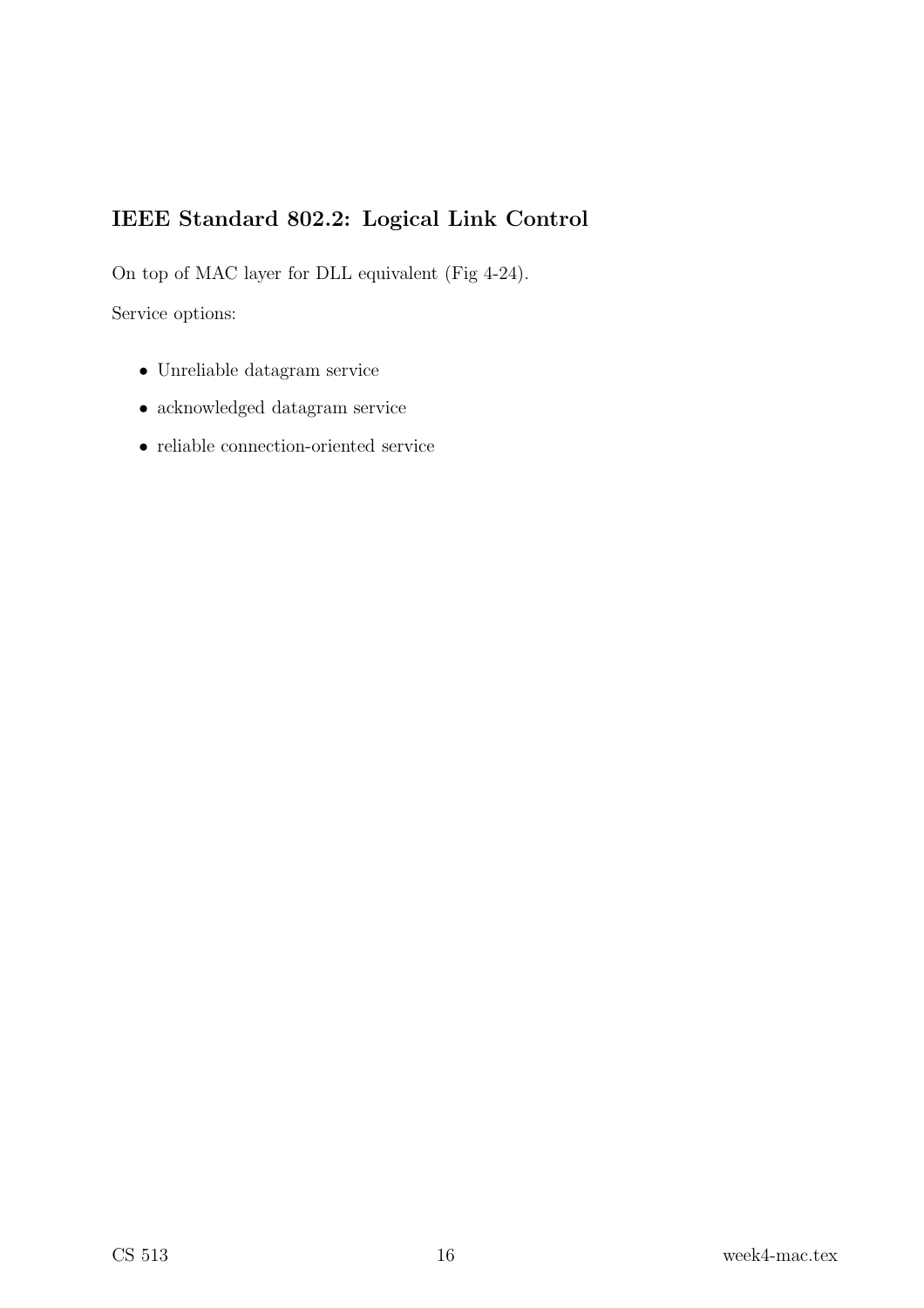### IEEE Standard 802.11: Wireless LANs

802.11 has three permitted transmission techniques.

Two problems (see Fig 4-26):

- hidden station problem
- exposed station problem

Consequently 802.11 does not use CSMA/CD as does Ethernet.

#### Distributed Coordination Function (DCF)

Uses CSMA/CA—CSMA with Collision Avoidance with two methods:

- 1. sender senses channel and if idle sends entire frame—does not sense while transmitting. If channel is busy then use binary exponential backoff to determine when to transmit if a collision.
- 2. use MACAW (Multiple Access with Collision Avoidance for Wireless). See Fig 4-27. In example, stations C and D hear RTS and CTS frames and know to keep quiet. Indicated by Network Allocation Vector (NAV).

Frames can also be fragmented as shown in Fig 4-28. Smaller fragments are less suscepible to transmission error, which is more common in wireless transmission. Short interframe spacing allows additional fragments to be sent.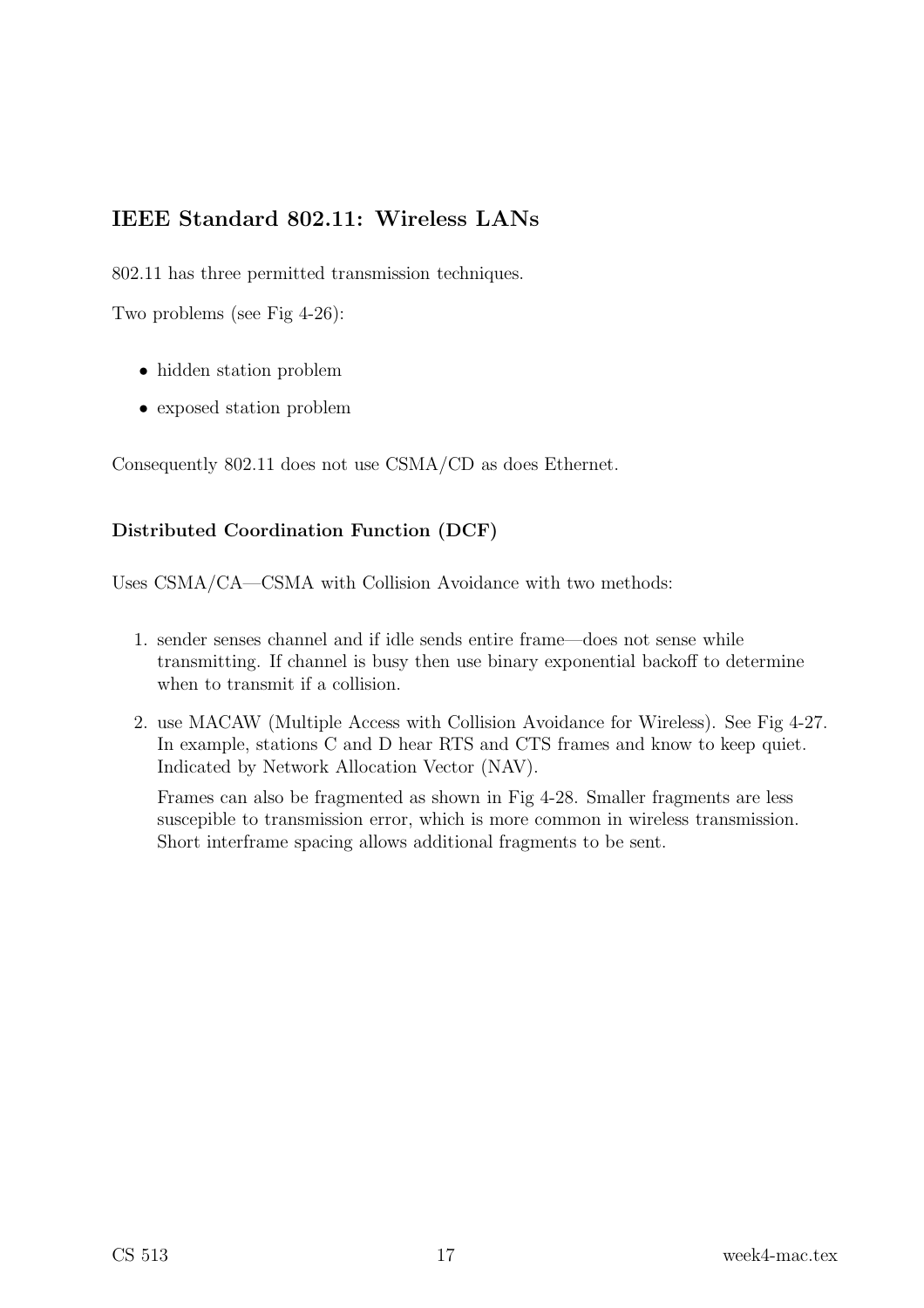#### Point Coordination Function (PCF)

Alternate approach is to use an infrastructure of base stations (access points (APs)). Wireless nodes select an AP via scanning:

- 1. Node sends a Probe frame.
- 2. All APs within range reply with a Probe Response frame.
- 3. Node selects one of the APs and sends that AP an Association Request frame.
- 4. The AP replies with an Association Response frame.

Base station polls clients on a periodic basis to see if they have any frames to send.

Can allow stations to go to sleep to save power.

Can have PCF and DCF coexist.